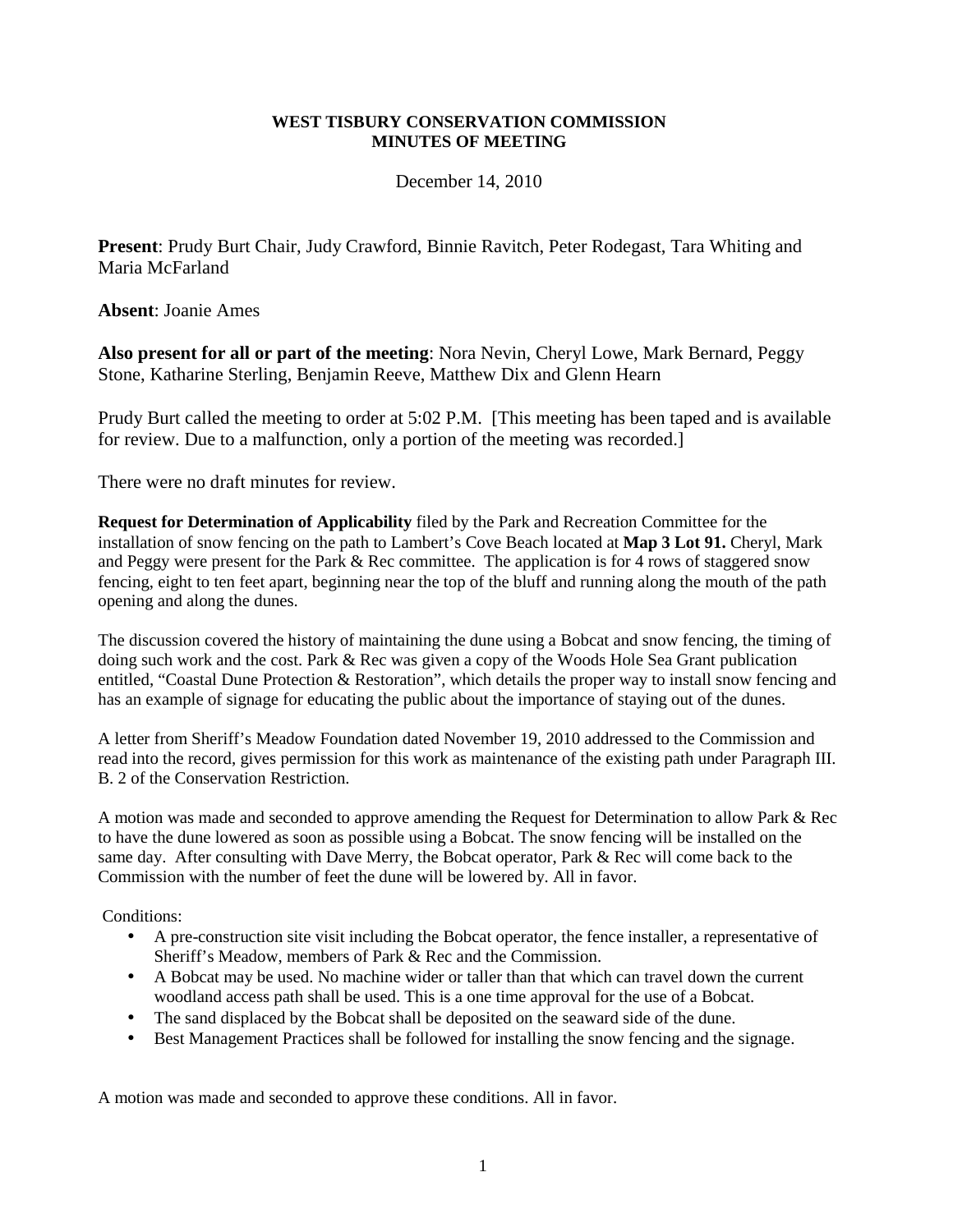Peggy and Maria will coordinate the site visit.

**Map 8 Lot 1/SE79-304:** Public Hearing on a **Notice of Intent** filed by the Martha's Vineyard Land Bank for property located at 100 Buttonwood Farm Road**.** The proposed project includes the clearance and maintenance of approximately 500+/- linear feet of walking trail within the Buffer Zone and a 45'raised wooden boardwalk through a Bordering Vegetated Wetland on a trail easement over a section of **Map 8 Lot 1 owned by Katharine Parks Sterling.** The trail easement runs between the Land Banks' Wompesket Preserve and John Presbury Norton Farm properties.

Noted for the record were the following documents:

- Memo dated December 7, 2010 from Greg McGregor/MACC helpline/Re: Landowner permission.
- **Legal Opinion from Hemenway & Barnes dated December 13, 2010 [opinion obtained** by the Land Bank and addressed to the Commission].
- **Legal Opinion from Perry, Hicks and Deshalies from 2006 case.**
- **Legal Opinion from Rackemann, Sawyer & Brewster from 2006 case.**

## **Issues discussed:**

- The MACC memo and the Hemenway & Barnes opinion were reviewed and discussed.
- The members reviewed 310 CMR 10.05 (4). If the applicant and the landowner are not the same, the applicant shall obtain written permission from the landowner prior to the filing of the Notice of Intent.
- 310 CMR 10.00 effective June 2009, defines "Landowner" as the owner of record of land or an interest in land that is subject to a Reviewable Decision. A "Reviewable Decision" is a "Mass DEP decision that is a superseding Order of Conditions etc.
- The dispute between the parties is over which version of the easement is valid.
- The applicant has asked the Commission to look at the project based on the original easement and that the Commission should act on the merits of the project.
- The property owner asked the Commission to look at the language of Greg's memo that says "absence evidence of a dispute" and the Commission does have evidence because the Board does know about the relocated easement.

## **Public Comment:**

- Ben Reeve said that the easement has been relocated and that is where it is.
- Glenn Hearn asked the Commission to look at the Hemenway and Barnes opinion.

## **Comments from Commissioners:**

Tara said that the definition of landowner allows the Commission to go forward.

Peter said it seems like the Commission should act on the application given the recent information. It is going to have to get settled elsewhere. Binnie agreed. Our job is simply to understand the impact a project may have on the wetlands and to protect the wetlands, It would be appropriate for the Commission to go forward with the current application and did not think going forward would prejudice in one way or another the outcome of any legal dispute between the parties.